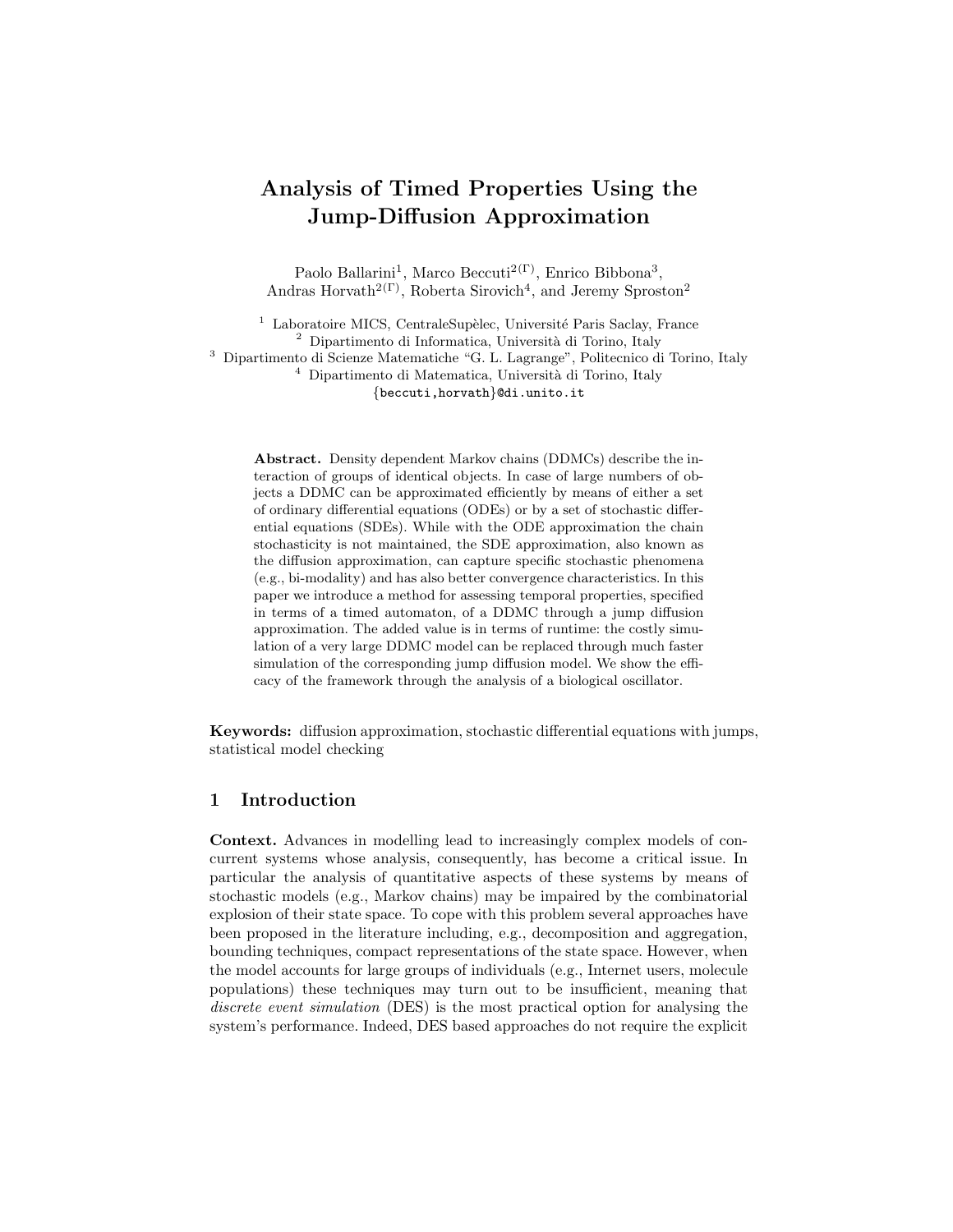storage of the state space, but instead exploit a set of sample executions (i.e., traces) in order to devise arbitrarily accurate (statistical) estimates of relevant indicators of a model's behaviour.

Fluid approximations. In the case of large interacting populations, an alternative to simulation is to use a *deterministic approximation* in which the behavior is represented by a set of ordinary differential equations (ODE) [17]. However, this approach is not suitable for the study of models where stochasticity (bimodality, high variance) plays an important role even for large population counts. To analyze a model's stochastic nature, in [18] a diffusion approximation was proposed, based on a set of stochastic differential equations (SDE), that can be applied up to the first visit of the boundary of the state space. Both the deterministic and the diffusion approximation are such that every state variable is approximated by a continuous variable, i.e., the state variables are made "fluid". Since in real systems the boundaries of the state space often can be visited many times, in [7] we proposed an extension, namely, a jump diffusion approximation, to properly approximate the original model at the boundaries as well. A further extension was made in [3] that uses partial fluidification of the state space, which results in a switching jump diffusion approximation, allowing us to mimic better the original process in the case of low population counts.

Contribution. Starting from [7], in this paper, we propose a new statistical model checking method based on jump diffusion approximation. This method takes as input a DDMC and, following [9, 16, 10, 11], a formal description of a property, in this paper described as a (deterministic) timed automaton [1]. The jump diffusion approximation of the DDMC is used to generate trajectories of the system and the deterministic timed automaton is used to accept or reject each trace. Based on the proportion of the accepted traces confidence intervals are derived for the probability that the system exhibits the property in question.

Applicability. The applied theoretical framework requires a sequence of DDMCs indexed by a parameter  $N$  [17]. The sequence is such that the state space, the transition intensities and also the vector describing the initial state increase as N increases. Four possibly overlapping ranges of values can be identified for N. N can be so small that the corresponding DDMC can be analyzed by analytical approaches. As N grows, analytical analysis becomes unfeasible, but the DDMC can still be evaluated efficiently by simulation. By further increasing  $N$ , even simulation of the DDMC becomes impractical but the model can still exhibit important stochastic behavior. This is the range in which the approach we propose is convenient to use: in this range the diffusion approximation provides results with reasonable precision in much shorter time than dealing with the original DDMC. For even larger values of  $N$ , the stochastic behavior disappears and the model can be analyzed with a deterministic approximation.

Organization. The paper is organized as follows. Section 2 introduces DDMCs and Section 3 discusses their approximations. In Section 4 we provide the definition of the applied timed automata. We discuss the issues related to assessing properties through a diffusion approximation in Section 5. In Section 6 a case study is presented. Conclusions are drawn in Section 7.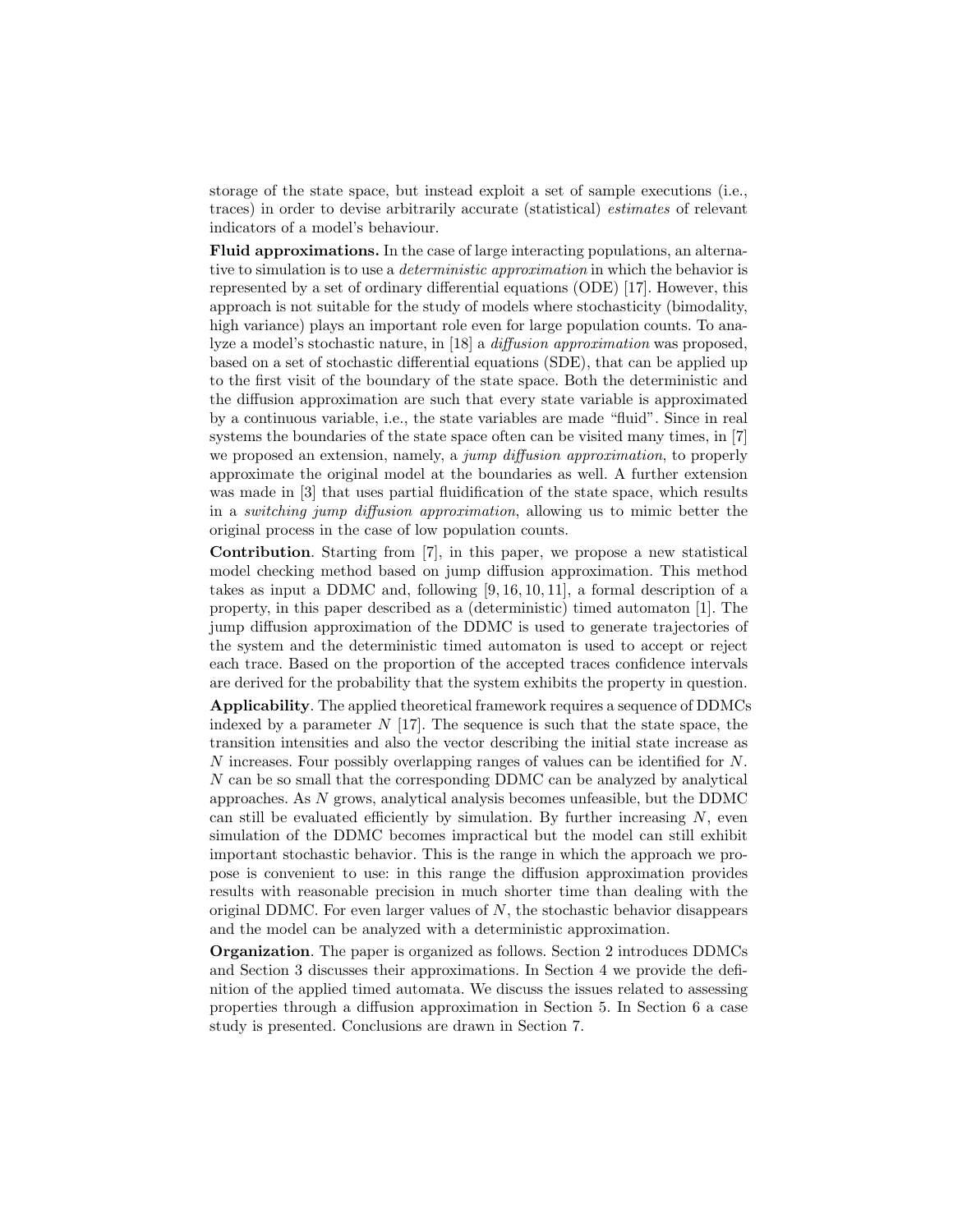### 2 Nearly density dependent Markov chains

Continuous time Markov chains (CTMC) are often used to describe the interaction of groups of identical objects. Informally, such CTMCs are called density dependent if the intensities of the interactions can be expressed as a function of the density of the objects present in the area (or volume) described by the model (as opposed to being expressed as a function of the number of objects itself).

**Definition 1.** Consider a sequence of CTMCs, denoted by  $X^{[N]}(t)$ , indexed by  $N \in \mathbb{N} \setminus \{0\}$  and with state space  $\mathcal{S}^{[N]} \subseteq \mathbb{Z}^k$  (i.e., every state is identified by a vector of k integers), that describe the interaction of k groups of identical objects. The sequence  $X^{[N]}(t)$  is called density dependent if the associated transition intensities, given any two states  $r \in S^{[N]}$  and  $r + m \in S^{[N]}$  that are connected by a transition, can be written in the form

$$
q_{r,r+m}^{[N]} = Nf\left(\frac{r}{N},m\right) \tag{1}
$$

where  $f : \mathbb{R}^k \times \mathbb{Z}^k \to \mathbb{R}_{\geq 0}$  is a bivariate function whose first argument is a vector that provides the density for each group of objects in state r and its second argument is the change in the state due to the transition from state r to state  $r + m$  ( $\mathbb{R}_{\geq 0}$  is the set of non-negative real numbers).

The indexing parameter N can represent the size of the considered area or volume, or the total number of objects in the model (in this case the vector  $r/N$ is a vector of proportions). Note that in Definition 1 a single function, namely f, provides the intensity of every transition of every CTMC of the sequence of CTMCs. This implies that in every CTMC the transitions have the same effect on the state.

The above definition can be relaxed by substituting (1) with

$$
q_{r,r+m}^{[N]} = Nf\left(\frac{r}{N},m\right) + Ng\left(\frac{r}{N},m,N\right) \tag{2}
$$

where  $g: \mathbb{R}^k \times \mathbb{Z}^k \times \mathbb{N} \to \mathbb{R}_{\geq 0}$  is a trivariate function and  $g(r/N, m, N) \in O(1/N)$ . Sequences of CTMCs in which the transition intensities are in the form given in (2) are referred to as nearly density dependent. The rationale behind the definition is the following. As N grows, thanks to  $g(r/N, m, N) \in O(1/N)$ , the term  $Ng(r/N, m, N)$ , which is not density dependent, remains in the order of a constant. The other term instead grows proportionally to  $N$ . Accordingly, as  $N$  grows the density dependent nature of the process prevails. Indeed, *density* dependent and nearly density dependent processes can be studied with the same approximations.

As for notation, the set of possible changes in the state due to a transition will be denoted by C. Formally, a vector  $m \in \mathbb{Z}^k$  is in C if and only if there exist two states  $r \in \mathcal{S}^{[N]}$  and  $r + m \in \mathcal{S}^{[N]}$  such that there is a transition from r to  $r + m$ . Note that, like the function f, also the set C is shared by every member of a given sequence of DDMC.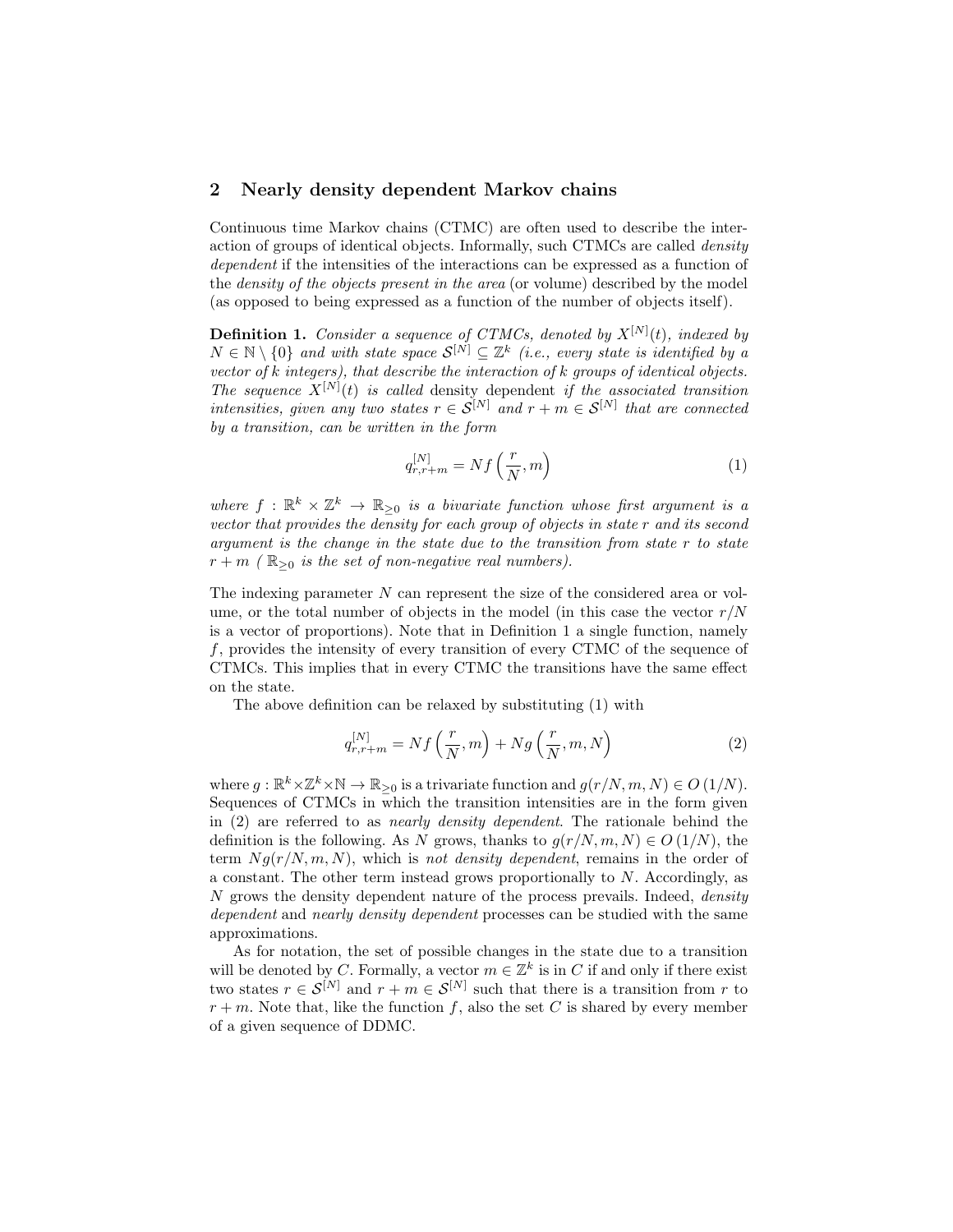Example 1. As an example we consider a simple epidemic model in which two groups are involved, namely, susceptible and infected individuals. Accordingly, each state is described by a pair  $(i, j)$  providing the number of susceptible and infected people, respectively. We assume that the modelled individuals are uniformly distributed over an area split into  $N$  equally sized cells and that three kinds of events are possible. The number of susceptible individuals grows with an intensity proportional to the number of cells:  $q_{(i,j),(i+1,j)}^{[N]} = N\lambda_1$ . Due to the contact of two infected and one susceptible person in one of the cells, one susceptible individual becomes infected; this happens with intensity  $q_{(i,j),(i-1,j+1)}^{[N]} = \frac{i_j(j-1)}{2} \frac{1}{N^3} N \lambda_2$ , where the first term is the number of ways the three individuals can be selected, the second term is the probability that the three selected individuals are together in a given cell, and the multiplication by N is due to the fact that the contact can occur in any cell. Infected individuals can become immune independently of each other and independently of the number of cells; the associated intensity is  $q_{(i,j),(i,j-1)}^{[N]} = j\lambda_3$ . The intensity of the first type of event is independent of the actual state and proportional to  $N$  and thus it is a special form of (1). The intensity of the other two kinds of events can be rewritten as

$$
q_{(i,j),(i-1,j+1)}^{[N]} = N\left(\frac{\lambda_2}{2} \frac{i}{N} \left(\frac{j}{N}\right)^2\right) - N\left(\frac{1}{N} \frac{\lambda_2}{2} \frac{i}{N} \frac{j}{N}\right), q_{(i,j),(i,j-1)}^{[N]} = N \lambda_3 \frac{j}{N}
$$

where the first intensity is nearly density dependent while the second is density dependent. The set of possible state changes is  $C = \{(1,0), (-1,1), (0,-1)\}.$ 

### 3 Approximations of nearly density dependent CTMCs

All approximations we describe in the following use a process with a continuous state space and thus are considered "fluid" approximations. In order to proceed we need to introduce the sequence of normalized CTMCs given by  $Z^{[N]}(t) =$  $X^{[N]}(t)/N$ , called also the density process. The reason to use  $Z^{[N]}$  instead of the original process is that normalization brings all CTMCs of a given density dependent sequence to the same scale, making them comparable.

The first approximation we consider uses a set of ODEs in which there is one equation per group. Accordingly, the original stochastic behavior is approximated by a deterministic process. The set of ODEs used in the approximation is provided by the following result of Kurtz [17]. Given a nearly density dependent sequence of CTMCs  $X^{[N]}(t)$  with initial state that tends to  $z_0$  as N tends to infinity, i.e.,  $\lim_{N\to\infty} Z^{[N]}(0) = \lim_{N\to\infty} X^{[N]}$ P  $(0)/N = z_0$ , if the function  $\iota_{\mathcal{E}C} l f(y, l)$  satisfies some relatively mild conditions, then the density process  $Z^{[N]}(t)$  converges to a deterministic function  $z(t)$ . The function  $z(t)$  is the solution of the following set of ODEs

$$
dz(t) = \sum_{l \in C} l f(z(t), l) dt, \quad z(0) = z_0.
$$
 (3)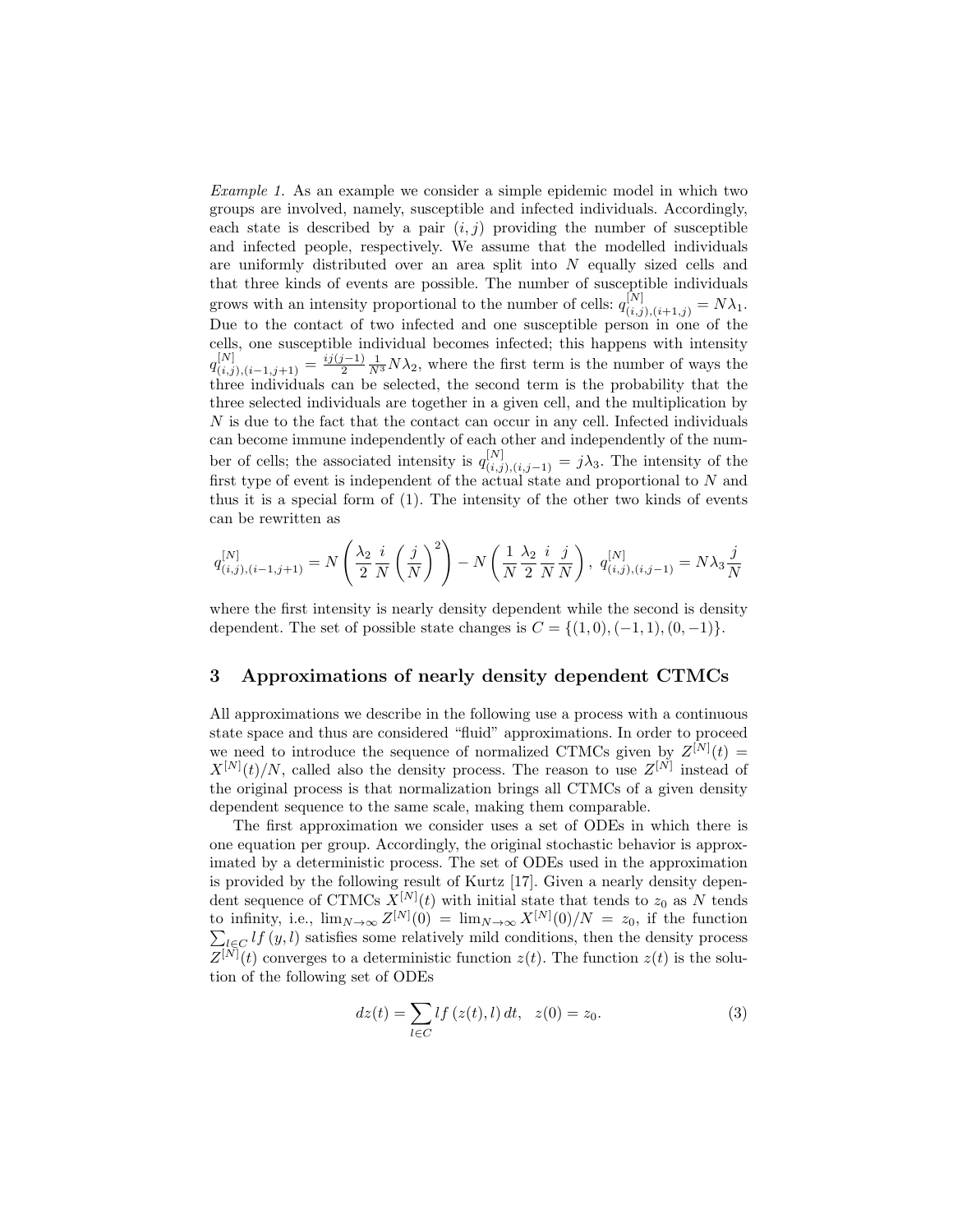We note that (3) is equivalent to the more familiar form  $\frac{dz(t)}{dt} = \sum_{l \in C} l f(z(t), l);$ however we prefer the form in (3) because it has more in common with the other approximations that we introduce later.

The approximation given by  $z(t)$  has the following property:

$$
\lim_{N \to \infty} \mathbb{P}\left\{\sup_{t \le T} \left| Z^{[N]}(t) - z(t) \right| > \delta \right\} = 0,\tag{4}
$$

for every  $\delta > 0$  and where T is the upper limit of the considered finite time horizon. Moreover, it was shown in [17] that the difference between the deterministic approximation and the original stochastic behavior is characterized by

$$
\sup_{t \le T} \left| Z^{[N]}(t) - z(t) \right| = O\left(1/\sqrt{N}\right)
$$
\n(5)

The practical meaning of (5) is that the error of the deterministic approximation decreases as  $1/\sqrt{N}$ .

Another approximation of a density dependent sequence  $X^{[N]}$ , which is based on stochastic differential equations and thus it preserves the stochastic nature of the original process, was proposed in [18, 19]. This approximation, denoted by  $Y^{[N]}(t)$ , is obtained by the following set of SDEs:

$$
dY^{[N]}(t) = \sum_{l \in C} l f\left(Y^{[N]}(t), l\right) dt + \sum_{l \in C} \frac{l}{\sqrt{N}} \sqrt{f\left(Y^{[N]}(t), l\right)} dW_l(t) \tag{6}
$$

where the  $W_l(t)$  with  $l \in C$  are independent standard one-dimensional Brownian motions. The approximation holds up to the first time  $Y^{[N]}(t)$  reaches a boundary of the state space. In  $(6)$  the first term is the same used by the deterministic approximation in (3), while the second term is a noise that mimics the stochasticity of the original CTMCs.

For what concerns the relation of the diffusion approximation and the original density process, in [18] it has been proven that, for any finite  $N$ , we have

$$
\sup_{t \le T} \left| Z^{[N]}(t) - Y^{[N]}(t) \right| = O\left(\log N/N\right) \tag{7}
$$

In practice, one uses  $N \cdot z(t)$  or  $N \cdot Y^{[N]}(t)$  to approximate the original CTMC  $X^{[N]}(t)$ . The difference between  $N \cdot z(t)$  and  $X^{[N]}(t)$  according to (5) is in the order of  $N(1/\sqrt{N}) = \sqrt{N}$ . Between  $N \cdot Y^{[N]}(t)$  and  $X^{[N]}(t)$  according to (7) it is instead  $N(\log N/N) = \log N$  which is much lower than  $\sqrt{N}$ .

A limitation of the previous approach based on SDEs is that it can be applied only to models where the probability of reaching a boundary of the area of the process is negligible. In order to overcome this limitation, in [7] we introduced a jump diffusion process in which the jumps are used to capture the behavior of the process at the boundaries. We provide here a brief description of the jump diffusion process, denoted by  $J^{[N]}(t)$ ; for a detailed treatment, see [7, 3].

The main idea is to split the transitions of the model into two sets depending on the current state. In particular, we denote by  $C^{\circ}(y)$  the set of transitions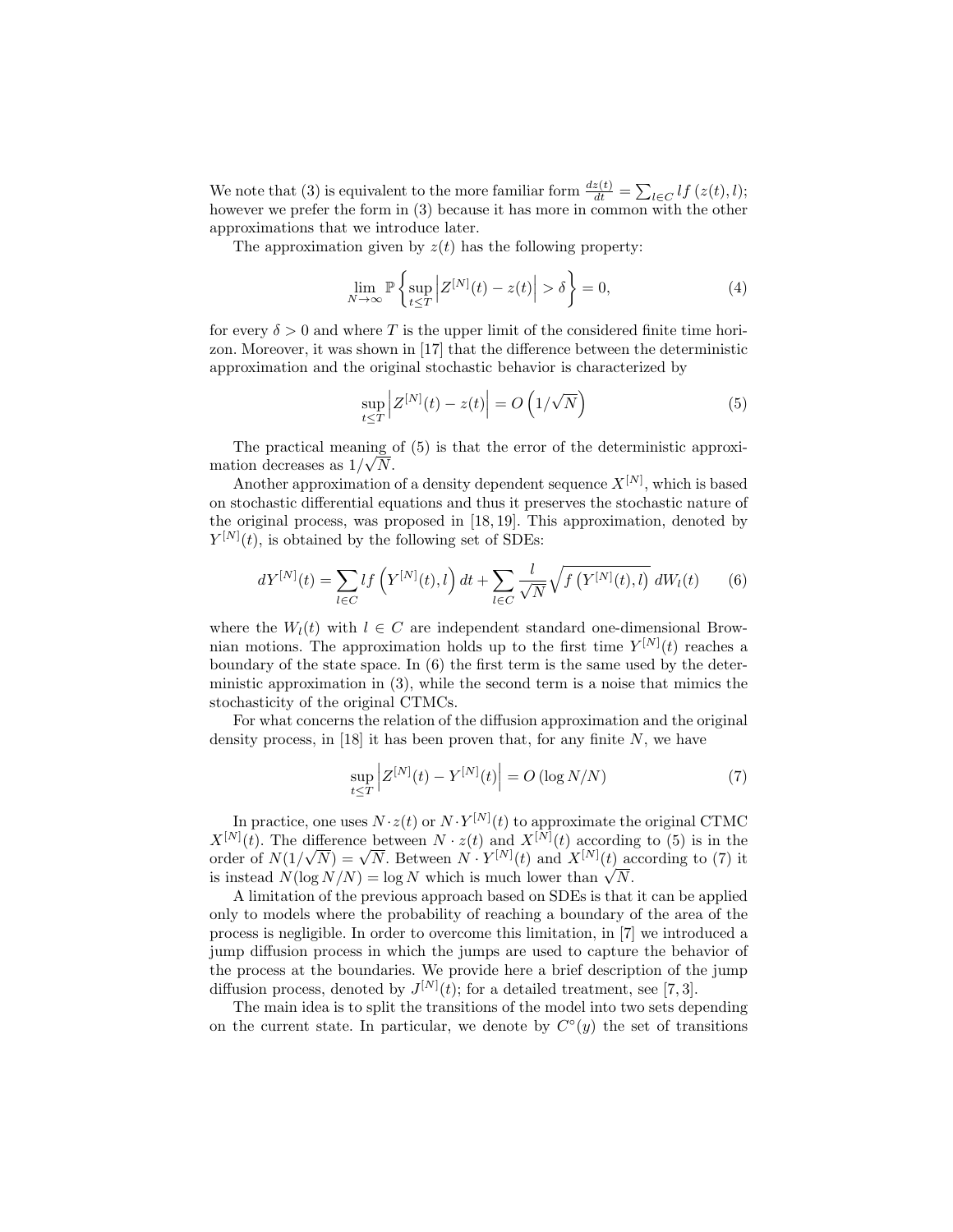that change one or more components of the state which are at the boundary in state y. The jump diffusion process is defined then by

$$
dJ^{[N]}(t) = \sum_{l \in C - C^{\circ}(J^{[N]}(t))} l f\left(J^{[N]}(t), l\right) dt + \sum_{l \in C - C^{\circ}(J^{[N]}(t))} \frac{l}{\sqrt{N}} \sqrt{f\left(J^{[N]}(t), l\right)} dW_{l}(t) + \sum_{l \in C^{\circ}(J^{[N]}(t))} \frac{l}{N} dM_{l}^{[N]}(t)
$$
\n
$$
(8)
$$

where the first two terms are analogous to those in (6) but are restricted to those transitions that change components away from the boundaries. If none of the components are at the boundary of the state space then  $J^{[N]}(t)$  behaves exactly as  $Y^{[N]}(t)$ . The term  $M_l^{[N]}$  $\binom{[1^{\mathsf{r}}]}{l}(t)$  corresponds to Poisson counting processes that gives rise to jumps that mimic the behavior of the original CTMC at the boundaries. In other words, when the process reaches a boundary then discrete jumps regulated by a Poisson process make it jump back eventually to the inner part of the state space. The intensity associated with  $dM_l^{[N]}(t)$ is  $\mu_l(t) = Nf(J^{[N]}(t), j)$ , i.e., it is taken directly from the original CTMC (note that  $J^{[N]}(t)$  provides directly a vector of densities as required by f). Then  $dM_l^{[N]}(t)$  is multiplied by  $l/N$  because that is the effect of the transition in the normalized state space.

Recent studies [8] have shown that the jump diffusion approximation has similar characteristics to those of the pure diffusion approximation and, in particular, that the approximation it introduces is as good as that of the "pure" diffusion process, that is:

$$
\sup_{t \le T} \left| Z^{[N]}(t) - J^{[N]}(t) \right| = O\left( \log N / N \right) \tag{9}
$$

Numerical evaluation of the goodness of the jump diffusion approximation has been illustrated instead in [7, 3].

## 4 Timed Automata

In this section, we introduce a timed automata-based formalism for the specification of timed properties of CTMCs. As is standard when using timed automata for the specification of properties of stochastic systems  $(e.g., [13, 12, 20, 10, 11])$ , we use deterministic timed automata (DTA): that is, each input sequence of the timed automaton (which in our context is a trajectory, i.e., a function from time to the state space of the CTMC, representing a particular behavior of the CTMC or of its diffusion approximation) corresponds to a single run of the timed automaton. In order to provide a uniform framework for timed properties interpreted on CTMC and on jump diffusion approximations, our DTA are labeled with constraints both on clocks and on variables characterizing the state space, but are not labeled with actions corresponding to individual CTMC transitions (which have no meaning in the jump-diffusion diffusion approximation setting).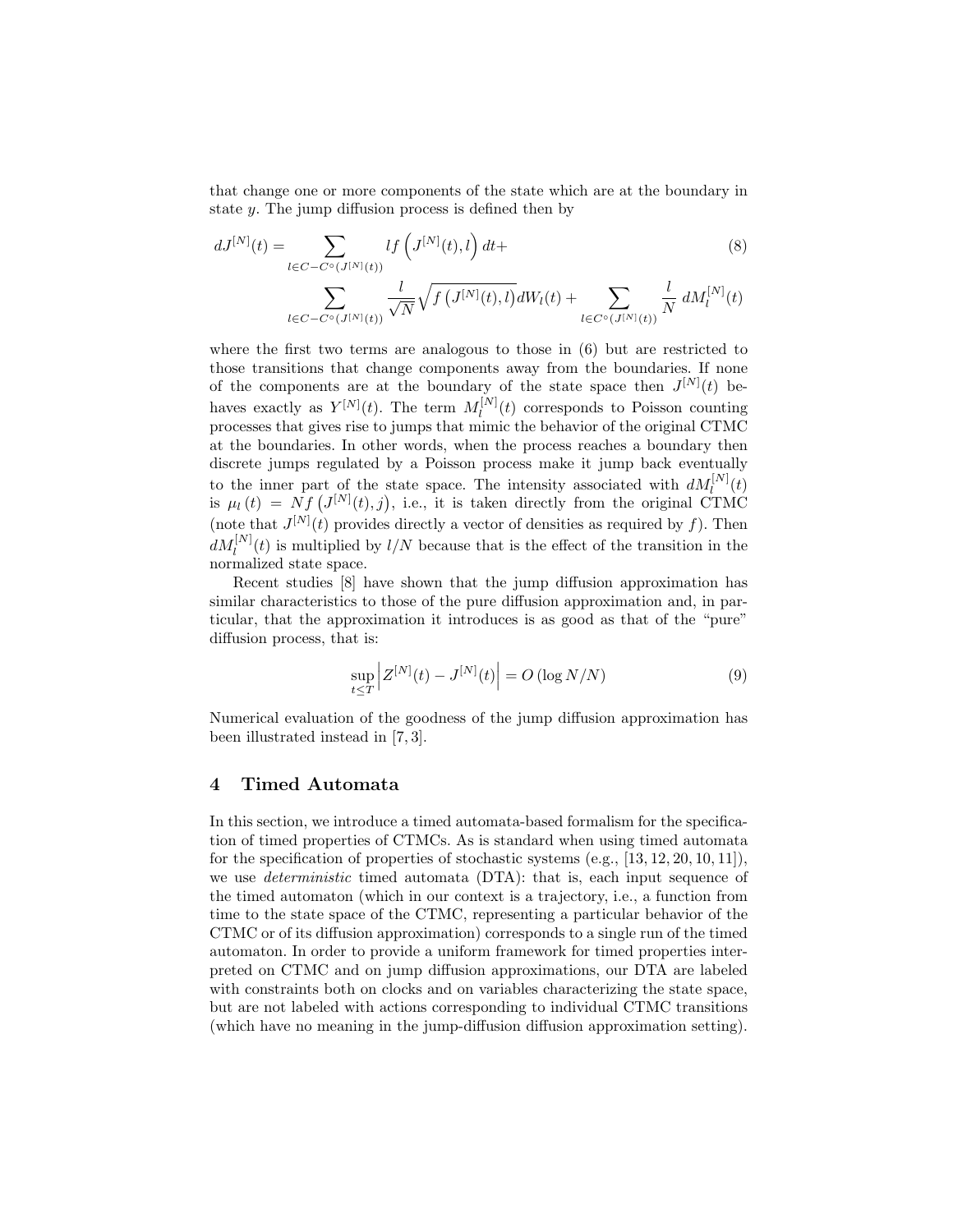Edges of our variant of DTA are urgent: they are taken as soon as they are enabled. Urgency of edges allows for a natural interpretation of our DTA not only on behaviors of CTMC, but also on trajectories of their diffusion approximations.

We denote by  $S \subseteq \mathbb{Z}^k$  the state space and by  $\mathcal{V} = \{\vartheta_1, ..., \vartheta_k\}$  a set of k variables, where we interpret  $\vartheta_i$  as a variable corresponding to the *i*-th element of the vector representing a state. Let  $C$  be a finite set of variables called *clocks*.

Definition 2. A constraint is defined by the following grammar:

$$
\Phi ::= \varphi \leq \varphi \mid c \leq \lambda \mid c \geq \lambda \mid \Phi \wedge \Phi ,
$$
  

$$
\varphi ::= \varphi + \varphi \mid \varphi - \varphi \mid \varphi * \varphi \mid \varphi / \varphi \mid \vartheta_i \mid \lambda ,
$$

where  $c \in \mathcal{C}$  is a clock,  $\vartheta_i \in \mathcal{V}$  and  $\lambda \in \mathbb{Q}$  is a rational constant. A guard constraint is a constraint  $\Phi$  such that, for each  $a \in \mathcal{V} \cup \mathcal{C}$ , there is at most one subformula of  $\Phi$  featuring a. An invariant constraint is a guard constraint  $\Phi$  in which there is no subformula of the form  $c \geq \lambda$ . We write Guards $(V, \mathcal{C})$  and Invariants( $V, C$ ) to denote the set of guard constraints and invariant constraints, respectively, over  $\mathcal V$  and  $\mathcal C$ .

Examples of invariant constraints include  $\vartheta_1 \leq 10 \wedge \vartheta_2 \geq \vartheta_3$  and  $\vartheta_1 \geq 3 \wedge c_1 \leq$ 15, whereas  $c_1 \geq 3 \wedge c_2 \leq 10 \wedge \vartheta_1 \geq 3$  is an example of a guard constraint that is not an invariant constraint (due to the conjunct  $c_1 \geq 3$ ).

A function  $v : \mathcal{C} \to \mathbb{R}_{\geq 0}$  is referred to as a *clock valuation*, and the set of all clock valuations is denoted by Val $(\mathcal{C})$ . For any  $v \in Val(\mathcal{C}), \gamma \in \mathbb{R}_{\geq 0}$  and  $C \subseteq \mathcal{C}$ , we use  $v+\gamma$  to denote the clock valuation that increments all clock values in v by  $\gamma$  (that is,  $(v+\gamma)(c) = v(c)+\gamma$  for all  $c \in C$ ), and  $v[C:=0]$  to denote the clock valuation in which clocks in C are reset to 0 (that is,  $v[C:=0](c) = 0$  for  $c \in C$ , and  $v[C:=0](c) = v(c)$  for  $c \in C \setminus C$ . The clock valuation that assigns 0 to all clocks in C is denoted by 0. Let  $\Phi$  be a constraint, let  $y \in \mathcal{S}$  be a state and let  $v \in Val(C)$  be a clock valuation. Then we write  $(y, v) \models \Phi$  if and only if substituting  $\vartheta_i$  by  $y_i$  (where  $y_i$  is the *i*-th element of the vector  $y$ ) and **c** by  $v(\mathsf{c})$ in  $\Phi$  results in  $\Phi$  resolving to true. For example, for y such that  $y_1 = 4$  and v such that  $v(c_1) = 12.1$ , we write  $(y, v) \models \vartheta_1 \geq 3 \land c_1 \leq 15$ .

**Definition 3.** A timed automaton is a tuple  $(\mathcal{L}, \ell_{\text{init}}, \mathcal{F}, \mathcal{C}, \text{Inv}, \mathcal{E})$  comprising: (1) a finite set  $\mathcal L$  of locations, with an initial location  $\ell_{\rm init} \in \mathcal L$  and a set  $\mathcal{F} \subseteq \mathcal{L}$  of final locations; (2) a finite set C of clocks; (3) an invariant condition Inv :  $\mathcal{L} \to$  Invariants $(\mathcal{V}, \mathcal{C})$ ; (4) a set  $\mathcal{E} \subseteq \mathcal{L} \times$  Guards $(\mathcal{V}, \mathcal{C}) \times 2^{\mathcal{C}} \times \mathcal{L}$  of edges, where each edge  $(\ell, \Phi, \mathsf{C}, \ell') \in \mathcal{E}$  comprises a source location  $\ell$ , an enabling condition  $\Phi$ , a set C of clocks to be reset to 0, and a target location  $\ell'$ . A timed automaton is deterministic if, for any location  $\ell \in \mathcal{L}$  and for any pair  $(\ell, \Phi_1, \mathsf{C}_1, \ell_1), (\ell, \Phi_2, \mathsf{C}_2, \ell_2) \in \mathcal{E}$ , we have that  $\Phi_1 \wedge \Phi_2$  is unsatisfiable.

We use DTA to determine whether a trajectory  $X : \mathbb{R}_{\geq 0} \to S$  satisfies a timed property. More precisely, the DTA reads the trajectory  $X$  and traverses edges between locations on the basis of (1) the states visited by the trajectory as time passes and (2) the current values of the clocks. The values of the clocks increase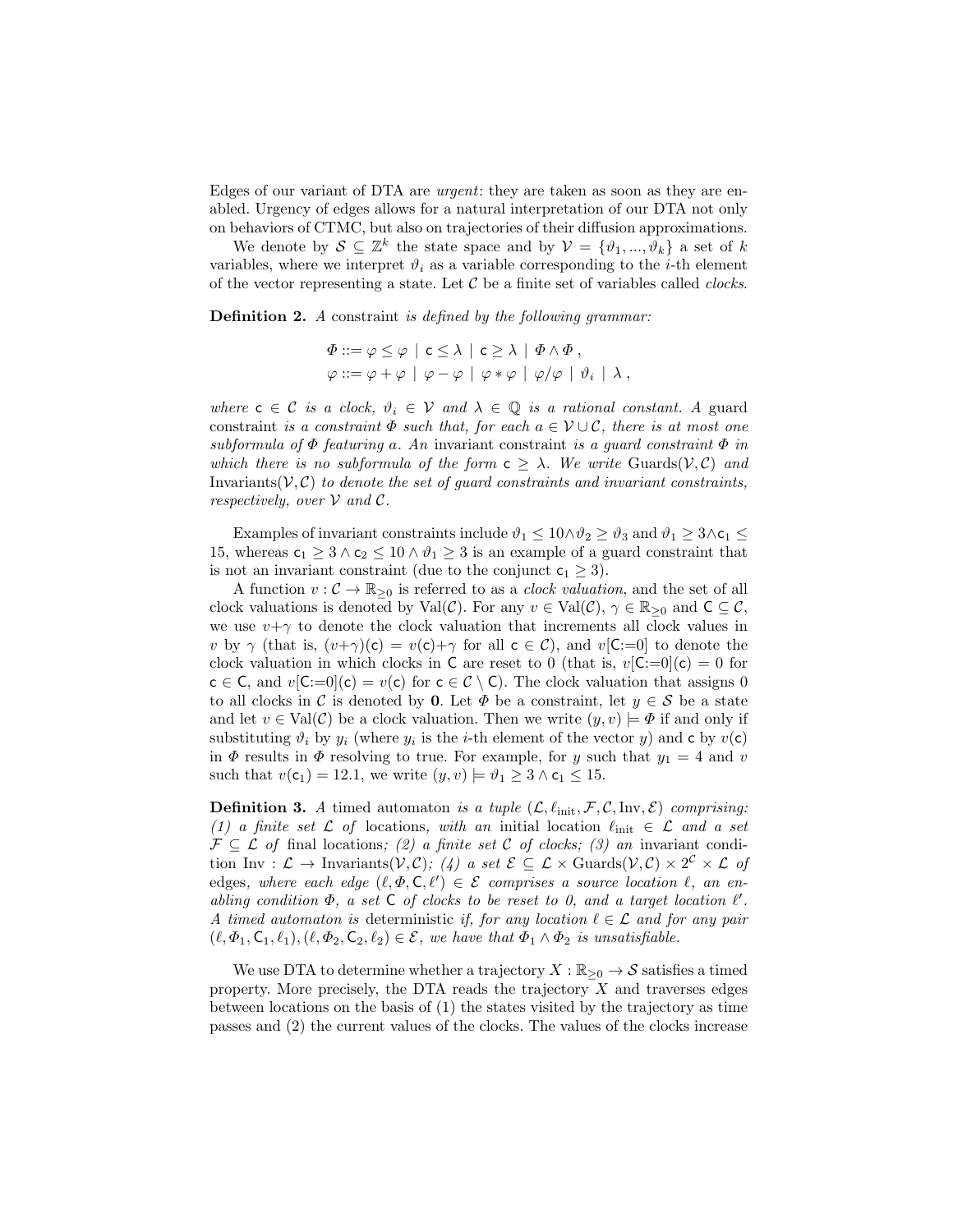at the same rate as real-time. The DTA must leave its current location  $\ell$  without letting time pass if there exists an edge  $(\ell, \Phi, \mathsf{C}, \ell') \in \mathcal{E}$  such that the enabling condition  $\Phi$  is currently satisfied (hence, the DTA can be regarded as having an "urgent" semantics in which an enabled edge must be taken as soon as possible): this satisfaction of the enabling condition of the guard may occur, for example, because the value of a state variable falls below some threshold, or the value of a clock reaches a particular value. Furthermore, an additional constraint on the trajectory is imposed by the invariant conditions: during a period in which the DTA is in a particular location  $\ell$ , the invariant condition Inv( $\ell$ ) must be satisfied by the states visited by the trajectory and by the current value of the clocks during that period, otherwise the trajectory will be regarded as not satisfying the timed property. A set of clocks can be reset to 0 when an edge is taken. If the DTA, starting from the initial location, reaches a final location when reading the trajectory  $X$ , then we say that the trajectory is accepted by the DTA (which, intuitively, corresponds to the trajectory  $X$  satisfying the timed property represented by the DTA), otherwise it is rejected.

In the following, we describe formally the acceptance of trajectories by a DTA. Let  $(\ell, \Phi, \mathsf{C}, \ell') \in \mathcal{E}$  be an edge of a DTA A. Then we write  $\mathsf{source}(\ell, \varPhi, \mathsf{C}, \ell') \;\; = \;\; \ell, \;\; \mathsf{guard}(\ell, \varPhi, \mathsf{C}, \ell') \;\; = \;\; \varPhi, \;\; \mathsf{reset}(\ell, \varPhi, \mathsf{C}, \ell') \;\; = \;\; \mathsf{C}, \;\; \text{and}$ target $(\ell, \Phi, \mathsf{C}, \ell') = \ell'$ . Let  $\ell \in \mathcal{L}$  be a location of A, and let  $y \in \mathcal{S}$  be state and  $v \in Val(C)$ . We write  $(y, v) \not\models$  Guards $(\ell)$  if and only if  $(y, v) \not\models$  guard $(e)$  for all  $e \in \mathcal{E}$  such that source $(e) = \ell$ . A pair  $(\ell, v) \in \mathcal{L} \times \text{Val}(\mathcal{C})$  is called a *configuration*. We write  $(\ell, v) \xrightarrow{\gamma, e} (\ell', v')$  to denote the DTA-transition from configuration  $(\ell, v)$  to configuration  $(\ell', v')$  after  $\gamma > 0$  time units have elapsed and by taking the edge e. The transition  $(\ell, v) \xrightarrow{\gamma,e} (\ell', v')$  exists if (1) source $(e) = \ell$ , (2)  $v' = (v + \gamma)$ [reset(e):=0], and (3) target(e) =  $\ell'$ . A path of A is a finite sequence of DTA-transitions  $\pi = (\ell_0, v_0) \xrightarrow{\gamma_0, e_0} (\ell_1, v_1) \xrightarrow{\gamma_1, e_1} \cdots \xrightarrow{\gamma_{m-1}, e_{m-1}}$  $(\ell_m, v_m)$ . Let  $\Lambda_0^{\pi} = {\lambda_0^{\pi}, \lambda_1^{\pi}, \ldots, \lambda_m^{\pi}}$  be the set of constants such that  $\lambda_0^{\pi} = 0$ and  $\lambda_i^{\pi} = \sum_{k=0}^{i-1} \gamma_k$  for all i such that  $1 \leq i \leq m$ .

**Definition 4.** Let A be a DTA. We say that  $X : \mathbb{R}_{\geq 0} \to S$  is accepted by the DTA if there exists a path  $\pi = (\ell_0, v_0) \xrightarrow{\gamma_0, e_0} (\ell_1, v_1) \xrightarrow{\gamma_1, e_1} \cdots \xrightarrow{\gamma_{m-1}, e_{m-1}}$  $(\ell_m, v_m)$  of A such that  $\ell_0 = \ell_{\text{init}}$ ,  $v_0 = 0$ ,  $\ell_m \in \mathcal{F}$  and, for all  $0 \leq i < m$ , the following conditions are satisfied:

 $-$  for all  $0 \leq \gamma' < \gamma_i$ , we have  $(X(\lambda_i^{\pi} + \gamma'), v_i + \gamma')$   $\models \text{Inv}(\ell_i)$  and  $(X(\lambda_i^{\pi} + \gamma'))$  $(\gamma'), v_i + \gamma') \not\models$  Guards $(\ell_i);$  $- (X(\lambda_i^{\pi} + \gamma_i), v_i + \gamma_i) \models \mathsf{guard}(e_i).$ 

# 5 Assessing timed automata based properties by diffusion approximations

In this paper we limit our attention to illustrating the practical applicability of the approach. According to (9), there is a correspondence between the trajectories of the CTMC and those of the approximating jump diffusion process.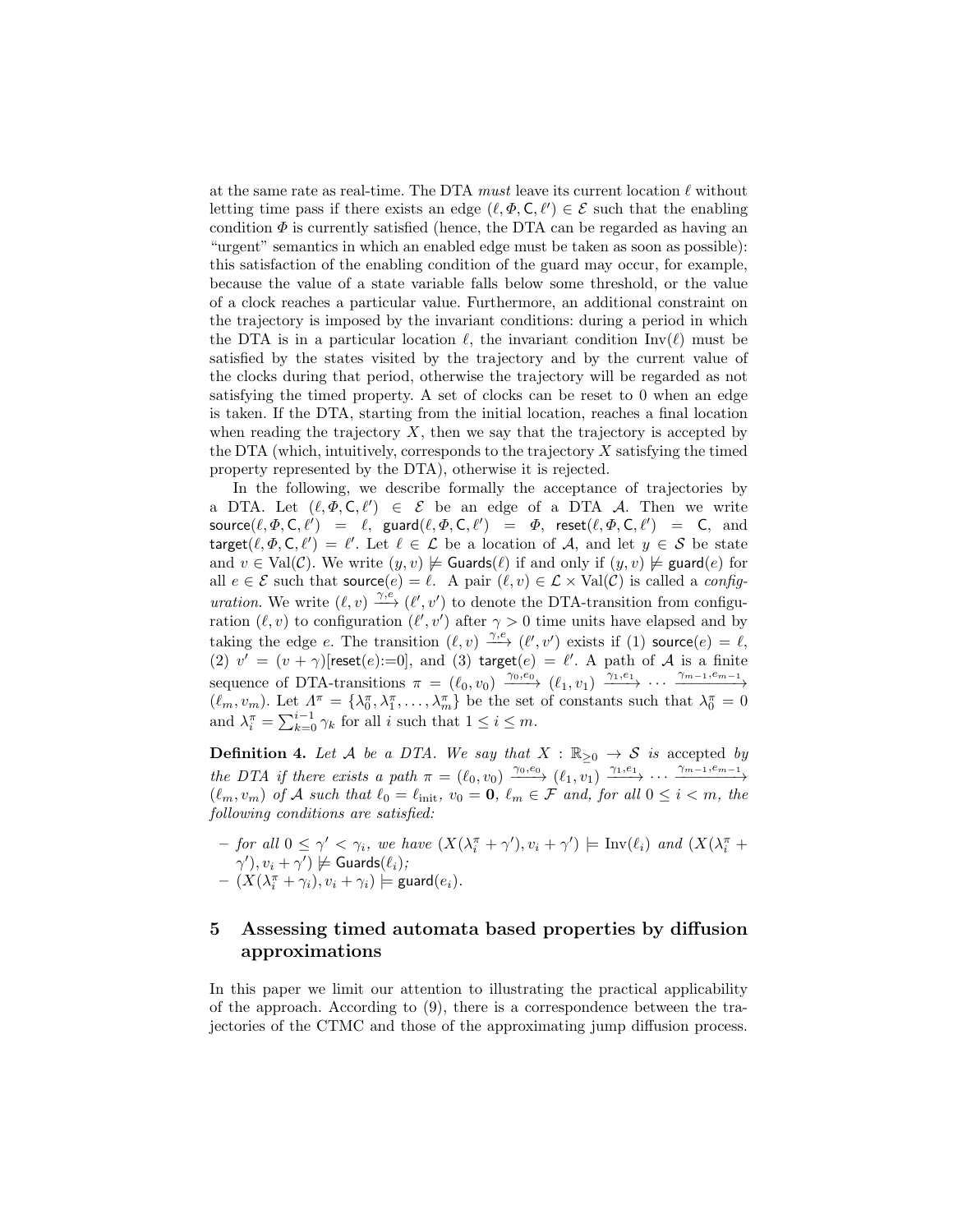Moreover, the larger  $N$  is, the tighter the relation gets. It is natural hence to expect that over a certain threshold for  $N$ , which depends on the considered model, one can safely use trajectories of the diffusion process instead of trajectories of the CTMC to assess DTA-based temporal properties.

There is, however, a fundamental difference between a CTMC and a diffusion process. A diffusion process exhibits extreme oscillatory nature along its drift in any infinitesimal interval. This means that if a diffusion exceeds a given limit  $\bf{L}$  for the first time then it goes below  $\bf{L}$  with probability 1 afterwords in any infinitesimal interval. Consider now a diffusion process  $X(t)$  and a DTA with three locations. The initial location is with invariant  $X(t) \leq L$  and has a transition enabled if  $X(t) > L$ . The second location is with invariant  $X(t) > L$ , it does not have an enabled transition associated with the situation  $X(t) \leq L$ and it has a transition enabled when  $X(t) \geq 2L$  that leads to the third location which is a final one. Due to the oscillatory nature of the diffusion process, with probability 0 a trajectory is accepted by the DTA. Note however that such a situation is coherent with what happens in a CTMC as  $N$  grows large. For large values of  $N$ , the trajectories of a CTMC are more and more similar to those of a diffusion. Consequently, the probability of the set of those trajectories of the CTMC that are accepted by the above described DTA tends to  $0$  as  $N$  tends to infinity. The characteristics of the diffusion process and that of the CTMCs with large N must be taken into account during the definition of the DTA in order to avoid results that are consequences of these characteristics and not the properties of the studied phenomenon. In practice, the problem is alleviated by using piecewise constant abstractions of the trajectories of the diffusion process.

We consider now the three kinds of approximations errors that occur during the analysis of CTMCs based on diffusion processes. First, the diffusion process is an approximation of the original CTMC. The goodness of this approximation was discussed in Section 3. Second, the analysis is carried out based on traces generated by approximate simulation. Indeed, exact simulation can be carried out only in special cases of diffusion (for example, in case of a Wiener process without drift) but in general the process is multidimensional and it



Fig. 1. Two versions of the same trajectory of a pure Wiener process with different time steps.

includes a state dependent drift and a state dependent noise that cannot be simulated exactly in general. Third, a diffusion process fluctuates in any infinitesimal interval which means that it is not possible to obtain a complete representation of a trace. Indeed, the temporal properties are assessed based on a constant piecewise approximation of an infinitely fluctuating trace.

Let us illustrate this third source of approximation error in some detail. In Figure 1 we plotted two versions of the same trajectory with two different time steps  $(\delta)$ . Consider now a DTA which accepts only those traces along which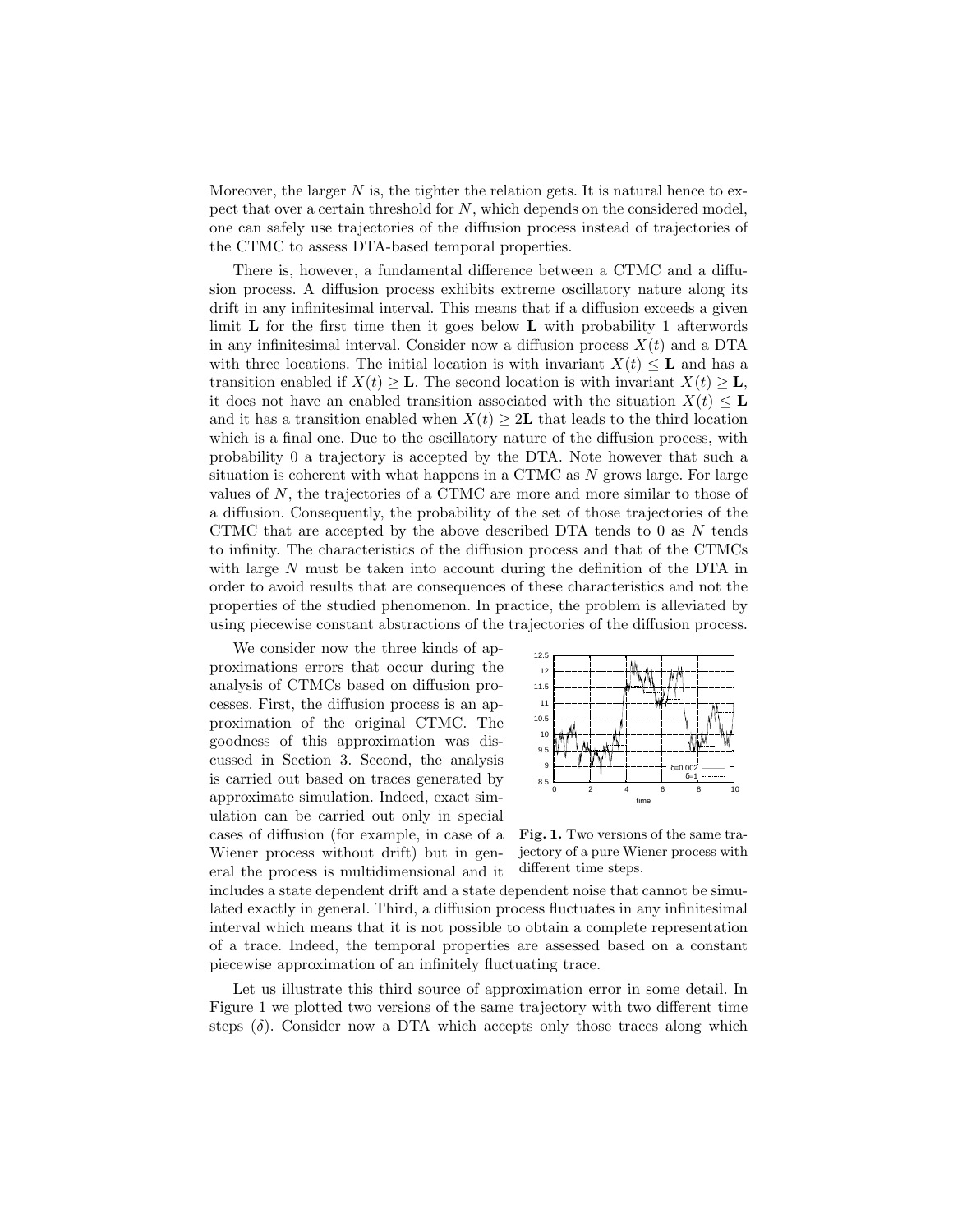| name           | description                        | init.        |
|----------------|------------------------------------|--------------|
|                |                                    | values       |
| A              | Axin2 protein                      |              |
| $A_m$          | $A$ xin2 mRN $A$                   |              |
| G              | GSK3 protein                       | $50 \cdot N$ |
| L              | LRP5/6 coreceptor                  | $20 \cdot N$ |
| B              | free $\beta$ -catenin              |              |
| AI             | Axin2-LRP5/6 complex               | $50 \cdot N$ |
| GA             | GSK3-Axin2 complex                 |              |
| $\overline{C}$ | $GSK3-Axin-\beta$ -catenin complex |              |

Table 1. Species of the Wnt pathway.

| $R_1: C \xrightarrow{k_1} B + GA$      | $R_7: Am \xrightarrow{k_7} A+Am$            |
|----------------------------------------|---------------------------------------------|
| $R_2: C \xrightarrow{k_2} GA$          | $R_8: A + L \xrightarrow{k_8} AL$           |
| $R_3: B + GA \xrightarrow{k_3} C$      | $R_9:AL \xrightarrow{k_9} A+L$              |
| $R_4: A + G \xrightarrow{k_4} GA$      | $R_{10}: 2B \xrightarrow{k_{10}} 2B + Am$   |
| $R_5:GA \xrightarrow{k_5} G + A$       | $R_{11}: Am \xrightarrow{k_{11}} \emptyset$ |
| $R_6: \varnothing \xrightarrow{k_6} B$ | $R_{12}:AL \xrightarrow{k_{12}} L$          |

Table 2. Reactions of the Wnt pathway.

the process never exceeds level 12 in the time interval [0, 10]. Clearly, using the piecewise constant abstraction of the trace, the trace with  $\delta = 1$  is accepted while the other is rejected.

The previous example indicates that the choice of the time step during the generation of the traces is of fundamental importance to achieve good approximation of the original behavior. The same problem, i.e., not knowing the fluctuation between two consecutive time points, is present to a somewhat lesser extent also when jump diffusion processes are used to obtain approximations of more classical measures, like transient probabilities. In that case, it is of crucial importance to find with sufficient precision the time instants when the process reaches the boundary, i.e., the time instants when the change from pure diffusion process to jump diffusion process has to be made. When assessing temporal properties described by DTA, the problem appears also inside the state space around the thresholds present in the automaton. The choice of the time step was discussed to some extent in [3, 7]. In theory, it is possible to add intermediate points given a trace but this can be done only in very special cases, like the one used before, i.e., the pure Wiener process.

All the three kinds of approximation error decrease as the indexing parameter N increases. Numerical experiments suggest that in the situation when it is reasonable to use the diffusion approximation, i.e., when the CTMC is too large for the analysis but there are still important stochastic behaviors in the system, the approximation errors are in an acceptable range.

### 6 Experimental results

The experimental results described in this section were carried out using a prototype implementation integrated in the GreatSPN suite [2], for the SDE part, and with the COSMOS statistical model checker [6] (which uses a generalisation of the DTA formalism [5]), for the CTMC part.

Case study: A model of the Wnt pathway. We consider a model of the Wnt/ $\beta$ catenin pathway, an intracellular signalling pathway involved in neuroinflammation, a key mechanism in numerous brain diseases [14]. Such model [15] accounts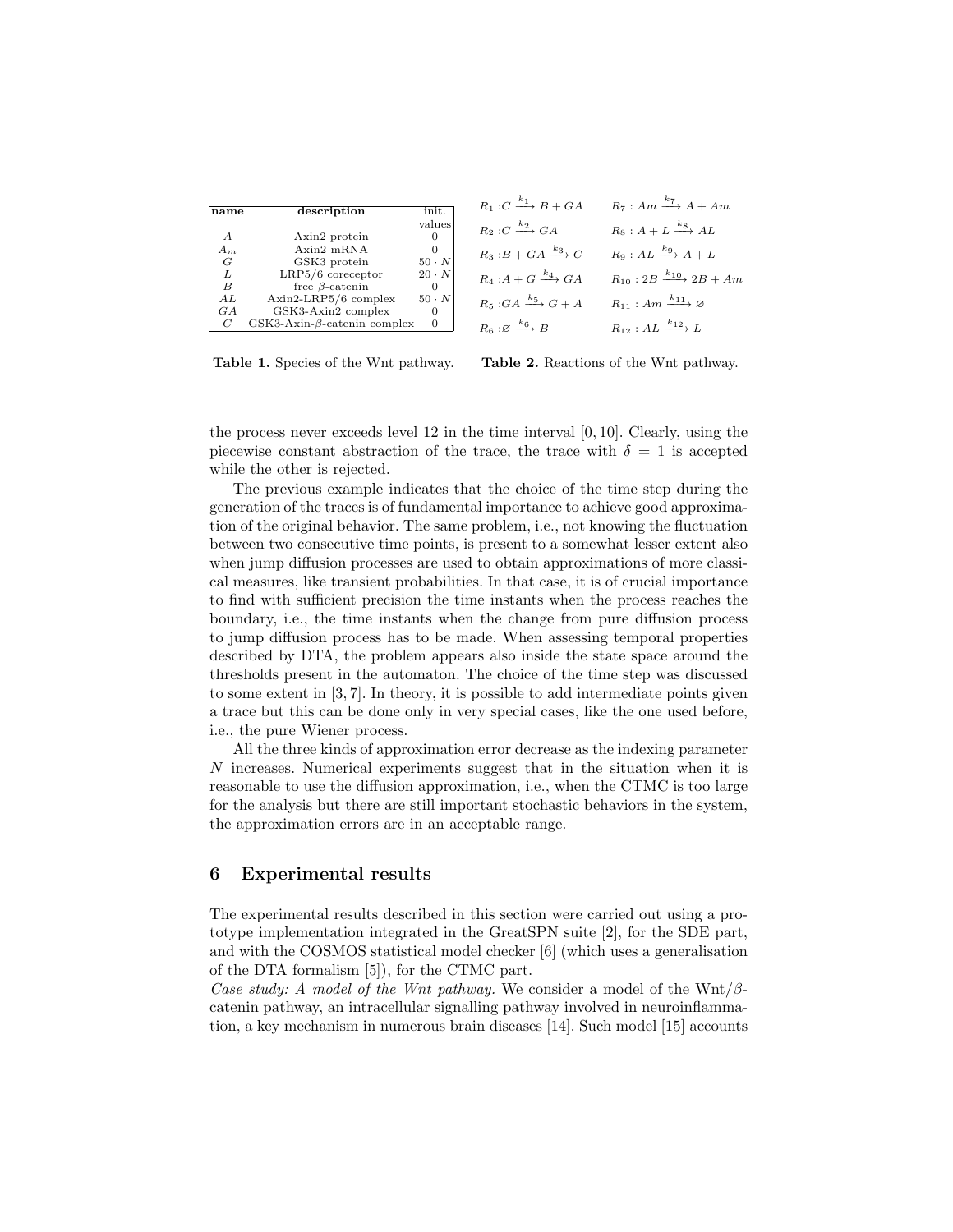|       | kinetic rates                                                                                                                                          |   |                    |                                             |  |  |                           |  |
|-------|--------------------------------------------------------------------------------------------------------------------------------------------------------|---|--------------------|---------------------------------------------|--|--|---------------------------|--|
|       |                                                                                                                                                        |   | $k_4$   0.2/N      |                                             |  |  | $k_7$ 0.7 $ k_{10} 0.7/N$ |  |
| $k_2$ | $\begin{array}{ c c c c c c } \hline 200 & k_5 & 1.2 & k_8 & 10/N & k_{11} & 0.025 \ 0.1/N & k_6 & 0.4 & N & 0.08 & k_{12} & 0.1 \ \hline \end{array}$ |   |                    |                                             |  |  |                           |  |
|       |                                                                                                                                                        |   |                    |                                             |  |  |                           |  |
|       |                                                                                                                                                        | G | initial population | $N\cdot 50$<br>$N \cdot 20$<br>$N \cdot 50$ |  |  |                           |  |

Table 3. Kinetic rate constants and initial populations for the DDMC model of the Wnt pathway (both dependent on index N).



Fig. 2. Sample paths of A (Axin2 protein) for various values of N and the behavior obtained by the ODE description.

for 8 biochemical species (Table 1) regulated through 12 reactions (Table 2). It consists of three main actors: the  $\beta$ -catenin (denoted B) and Axin2 proteins (A), forming a negative feedback loop, and the Wnt protein (here subsumed by the LRP5-6 membrane receptor, i.e.,  $L$ ), representing the extracellular signal. The behavior can be summarised as follows. With scarcity of extracellular Wnt molecules (low L), a degradation complex  $(C, a$  trimer resulting by  $\beta$ -catenin binding to previously formed GSK3-Axin2 dimer, i.e., GA) causes the phosphorylation and subsequent destruction of  $\beta$ -catenin located in the cell's cytosol. On the other hand with an abundant Wnt signal (high  $L$ ), the degradation complex is deactivated (as Axin is degraded through reversibly binding with receptor  $L$ , i.e., forming the AL complex) resulting in an accumulation of  $\beta$ -catenin which in turn activates (through transcription of the Axin2 messenger RNA, i.e.,  $A_m$ ) the expression Axin2, and therefore determining its own destruction (i.e., negative feedback loop).

In [15] the model is given in ODE form and it is shown to exhibit sustained oscillations (Figure 2) for specific parameter settings. Here we consider a sequence of DDMCs indexed by  $N$  (here proportional to the volume) and of the parameters of the ODE model in  $[15]$ <sup>5</sup>. Table 3 depicts the kinetic rate constants and the initial populations of the Wnt-pathway DDMC  $<sup>6</sup>$  whereas Figure 2 com-</sup> pares species A's projection of a sample path of the CTMC for various values of N with the deterministic trajectory of the corresponding ODEs (notice that for readability the CTMC paths have been normalised, i.e., the molecule count of A is divided by  $N$ ). Furthermore observe that ODEs exhibit sustained oscillations, which, after the second period, have almost constant amplitude, and that, for increasing values of  $N$ , CTMC trajectories approximated quite accurately the ODE's. The choice of N when analyzing a real scenario depends on the consid-

<sup>&</sup>lt;sup>5</sup> I.e., for  $N = 1$  we assumed the *discrete* initial populations and reaction intensities being equal to the continuous ones as given in [15], note that this is in agreement with a cell volume  $V = 10^9/n_A$  where  $n_A$  is the Avogadro number given that species concentrations and kinetic rate constants of the ODE model are expressed in nM.

 $^6$  Notice that zero-order and second-order reactions' rates are dependent on  $N$  because for these conversion from continuous to discrete rates depends on cell's volume.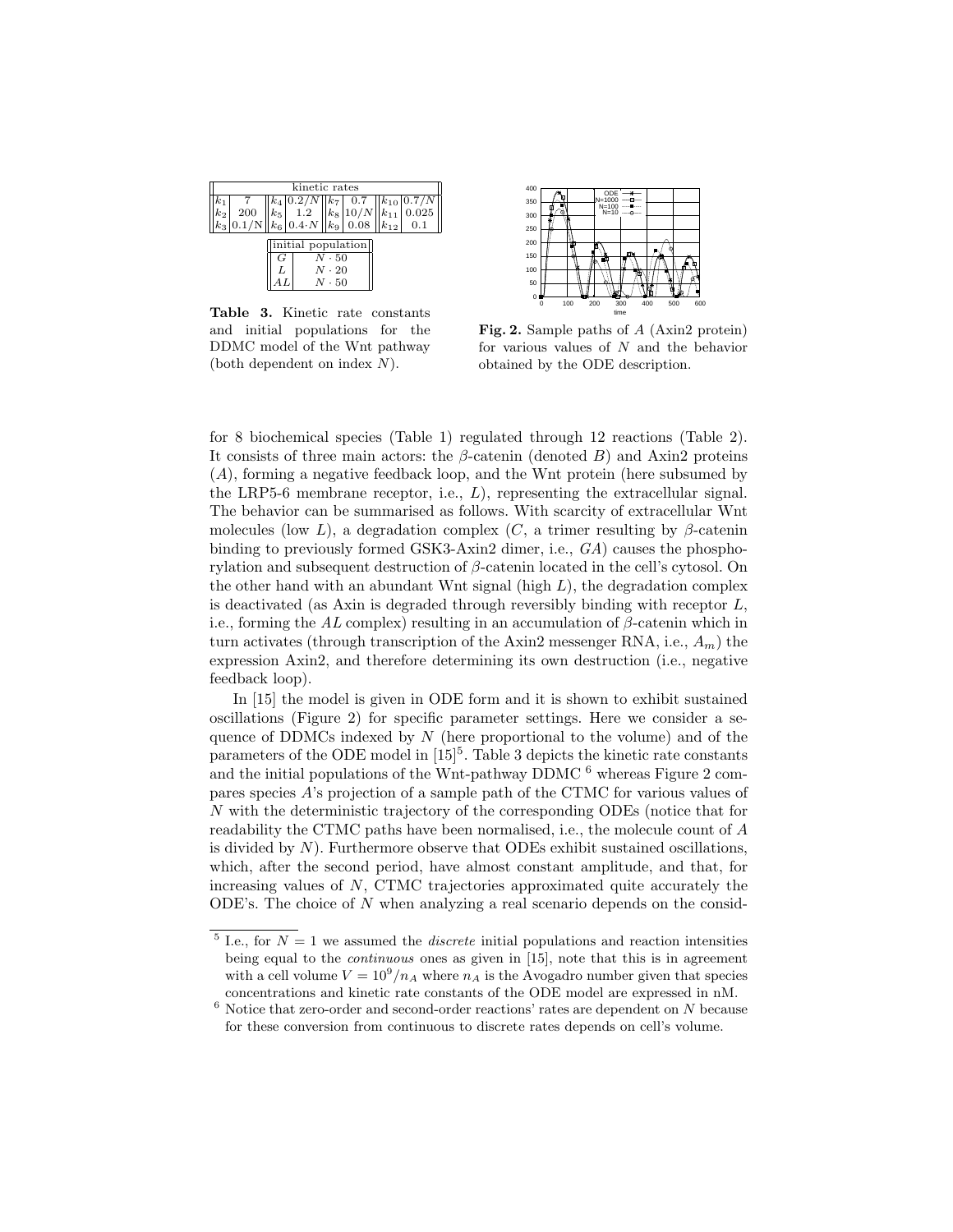

Fig. 3. DTA to study the oscillation period of Axin2 proteins.

ered volume; in wet-lab experiments typically molecular value is usually greater than 500.

Automaton. Inspired by Mikeev at al. [20] we propose a DTA (Figure 3) to measure the duration of the period exhibited by the population of the Axin2 protein. The rationale for noisy period detection [20] is to split the domain of the observed species, i.e., A, in three subintervals: low (i.e.,  $A \leq L$ ), mid (i.e.,  $L < A \leq H$ ) and high (i.e.,  $A \geq H$ )<sup>7</sup>. A noisy period realisation [4] corresponds to the time interval occurring between two successive entries to the low region of the state-space interleaved by a visit to the high region. The single clock DTA in Figure 3 is indeed designed to detect the first noisy period realisation of species A. It consists of two parts: the first one processes the initial  $\mathbf{low}_0$ -high<sub>0</sub>-low<sub>1</sub> traversal (representing a spurious period), at the end of which (low<sub>1</sub>-mid<sub>2</sub> transition) the clock x is reset to start timing the realisation of the first non-spurious period whose termination corresponds with the  $\text{low}_3\text{-mid}_{\text{end}}$ edge. Note that ignoring the first spurious period (through the first part of the DTA) is necessary since to detect a complete period we need to identify the actual starting point (i.e., the first low-mid crossing that follows a visit to high) which we cannot do from the initial state because the system starts at  $A = 0$ . Furthermore note that trajectories are accepted on condition that the observed duration of the first period is within  $T_{min} \le x \le T_{max}$  which, by choosing different values for  $T_{min}$  and  $T_{max}$ , allows us to assess the probability density of the period duration (Figure 4). Observe that for any element  $N > 1$  of the Wnt-DDMC sequence the probability of non-sustainably oscillating paths (i.e., paths non-perpetually traversing the low-mid-high regions) is negligible, therefore, given that  $L$  and  $H$  are properly chosen (so to be above, resp. below, the average height of minimal, resp. maximal peaks of oscillations), the DTA accepts all trajectories of the model.

Experiments. We compare the proposed approach by assessing of DTA-based oscillation-period properties on both a few CTMCs (of the Wnt-DDMC se-

 $^7$  L and H, where  $L < H$ , are two thresholds chosen so that the minimal, resp. maximal, peaks of oscillation are most likely to fall below L, resp. above H.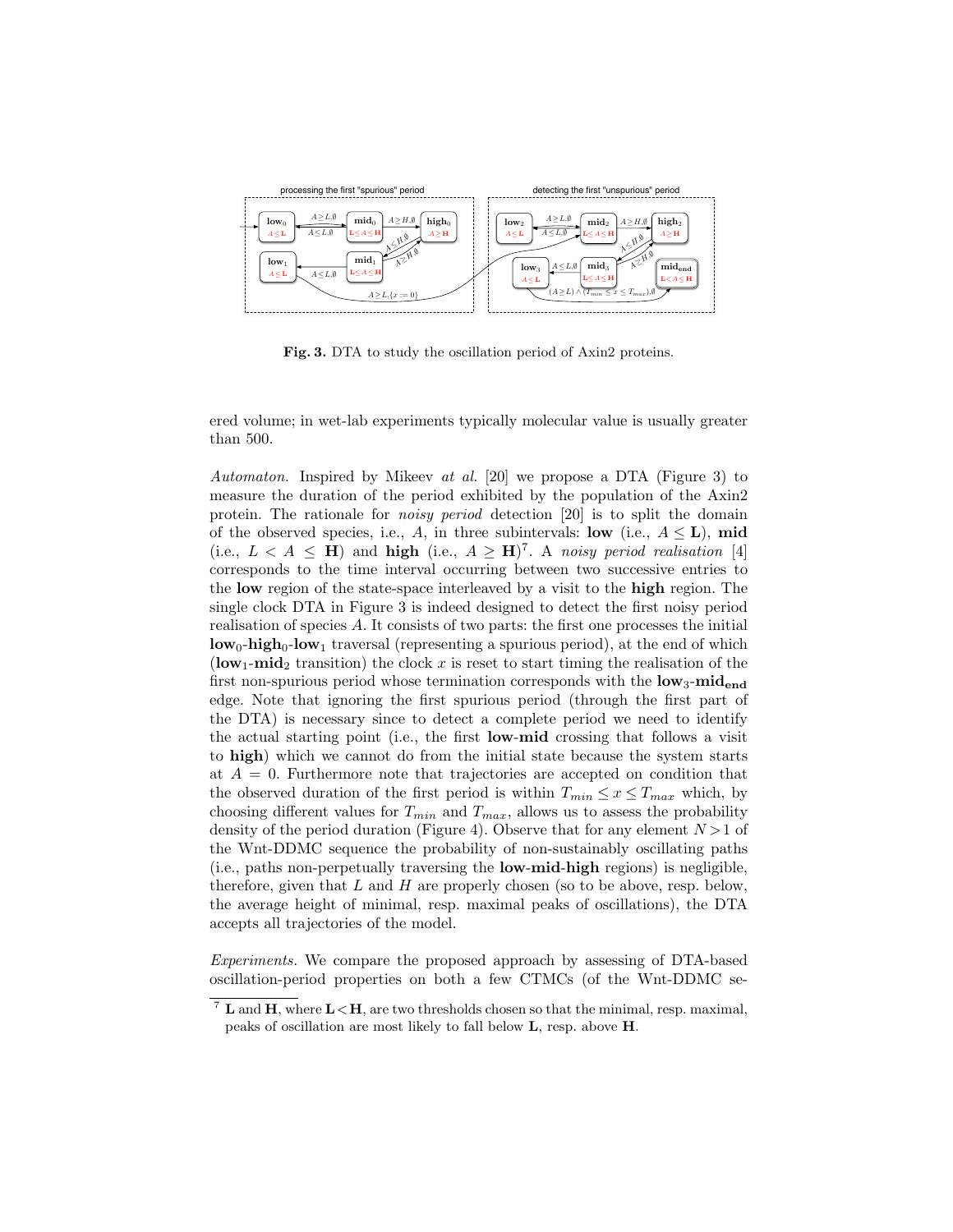|           |    |                               | <b>SDE</b>                                |  |      |  | <b>COSMOS</b>                                                                                    |       |  |  |
|-----------|----|-------------------------------|-------------------------------------------|--|------|--|--------------------------------------------------------------------------------------------------|-------|--|--|
| N         |    | н                             |                                           |  |      |  | $\fbox{Time} \fbox{Average period} \fbox{Jump} \fbox{Time} \fbox{Average period} \fbox{Speedup}$ |       |  |  |
| 100       | 50 |                               | $1 \times 10^4$ 180h. [103.174, 103.344]] |  | 0.90 |  | $30h.$ [112.628, 113.133]                                                                        | 0.17  |  |  |
| 500       | 50 | $5\times10^{4}$               | 88h. [111.021, 111.115]                   |  |      |  | $0.76$ 167h. [112.654, 112.784]]                                                                 | 1.9   |  |  |
| 1.000 500 |    | $1\times10^5$                 | 54h. [111.977, 112.089]                   |  |      |  | $0.60$ 344h. [112.381, 112.499]                                                                  | 6,37  |  |  |
|           |    | $ 2,000 500 1.5\times10^{5} $ | 39h. [112.408, 112.474]                   |  |      |  | $0.45$ 705h. [112.504, 112.578]]                                                                 | 18.08 |  |  |
|           |    | $ 5,000 500 $ $5 \times 10^5$ | 28h. [112.693, 112.725]                   |  |      |  | 0.26 1763h. [112.708, 112.749]                                                                   | 62.96 |  |  |

Table 4. Comparing SDE and COSMOS results considering 10000 traces.

quence) and on their SDE approximation. The experiments were executed on a server with 48 core AMD Opteron(tm) Processor 6176 by considering five CTMCs of the Wnt-DDMC sequence corresponding to the following values of  $N$ , i.e.,  $N \in \{100, 500, 1000, 2000, 5000\}$ , and while the SDE results were computed with the GSPN prototype the CTMCs results were computed with COSMOS [6] which, to the best of our knowledge, is one of the most efficient statistical model checkers. We have run two families of experiments. The first one is devoted to assessing the density function of the oscillation period (Figure 4) and employs the DTA of Figure 3. The second one is devoted to comparing both runtime and accuracy of the two approaches w.r.t. estimating the duration of the oscillation period (Table 4) and employs a slightly modified DTA<sup>8</sup>.

Table 4 compares, as a function of  $N$ , the execution times and the confidence intervals for the mean duration of the first non-spurious oscillation period with confidence level set to 0.99 in case of generating 10000 traces. Columns two and three depict the value of the L, resp. H, parameter of the DTA; the fourth and fifth (resp. seventh and eighth), columns show the runtime and estimated confidence-interval computed through our SDE prototype (resp. COSMOS); the sixth column shows the proportion of the number of jumps occurred because of hitting the border during the simulation of the SDE; finally the ninth column gives the speed up obtained by our SDE approach. In Figure 4 the probability density functions (pdf) of the length of the first non-spurious period are plotted for  $N$  equal to 100, 500, 1000 and 2000. The pdf for  $N$  equal to 5000 (not shown for the lack of space) confirms the trend toward a closer correspondence between the SDE and COSMOS results.

Discussion. As expected, the SDE approach becomes more convenient, in terms of runtime and precision, as N increases.<sup>9</sup> In particular, for  $N = 100$  the precision is strongly affected by the SDE approximation error, moreover the SDE execution time is greater than COSMOS since for each SDE trace the process hits the

<sup>&</sup>lt;sup>8</sup> I.e., we use the DTA in Figure 3 but without the  $T_{min} \leq x \leq T_{max}$  conjunct on the edge from  $\textbf{low}_3\textbf{-mid}_{\textbf{end}}$ , which allows us to obtain the value of the clock x at the moment of reaching the final location of this modified DTA: this value gives the length of the first non-spurious oscillation period.

<sup>&</sup>lt;sup>9</sup> Observe that the dimension of integration step is dynamically computed through a heuristic function which provides a good trade-off between speed-up and precision of the solution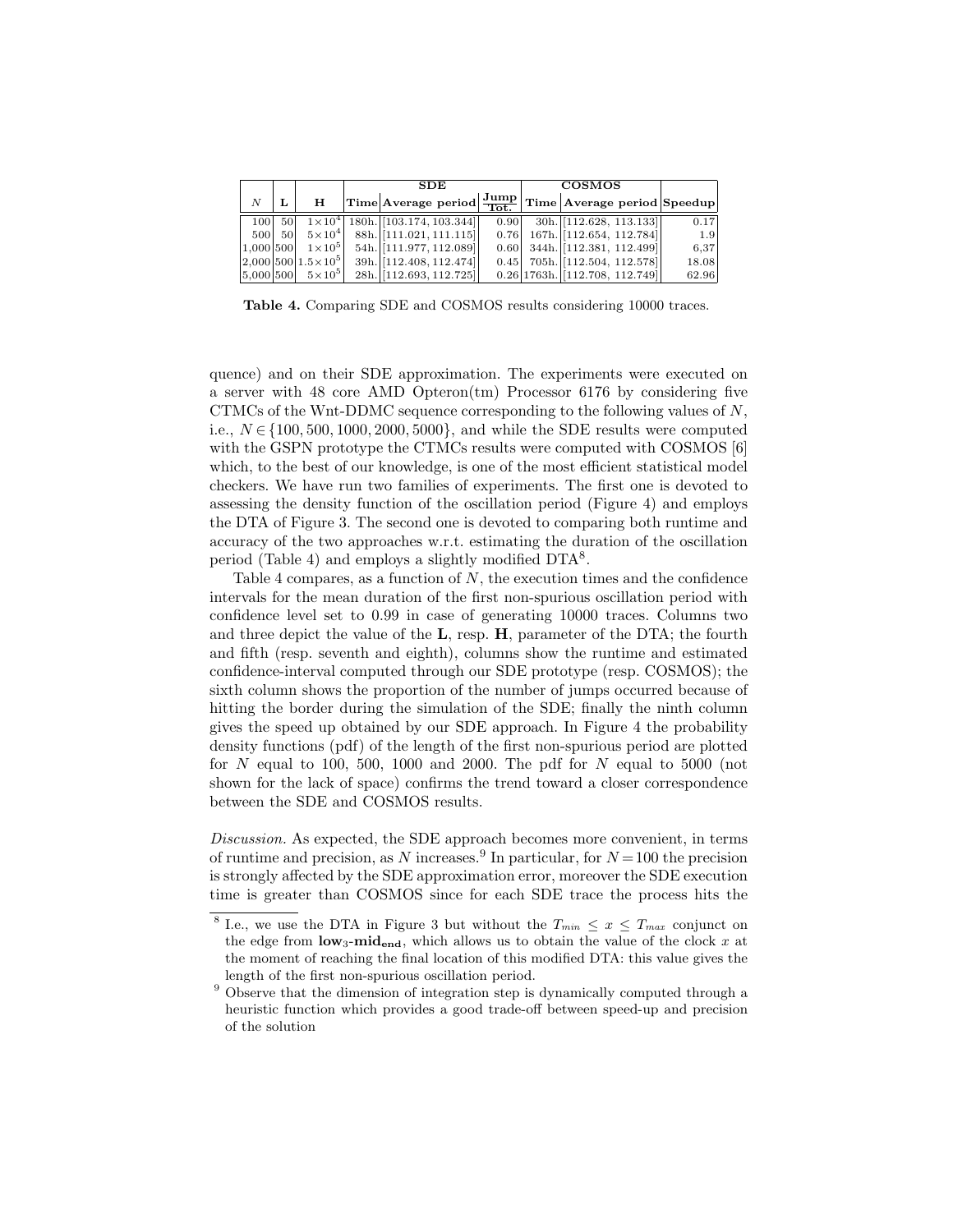

Fig. 4. Probability mass functions of the length of the first non-spurious oscillation period with bin length equal to 0.1 and with  $N$  equal to 100 (top left), 500 (top right), 1000 (bottom left), 2000 (bottom right).

boundaries, on average, along 90% of a trace length (col. 6, Table 4). With  $N = 1000$  the SDE based analysis is about twice faster than that based on the CTMC (col. 9, Table 4) while the precision is acceptable: indeed the SDE approach is able to reproduce the multimodal behavior of the pdf generated by COSMOS (Figure 4 bottom-left plot, i.e.,  $N = 1000$ ). Such trend is confirmed by experiments with  $N = 2000$ , (speedup ∼6x, even closer approximation) and with  $N = 5000$  (exhibiting a 63x speedup obtained with the SDE approach).

# 7 Conclusions

In this paper we presented a framework that allows for assessing temporal properties, described in terms of DTA, of DDMCs through their jump diffusion approximation. The applicability of the approach was illustrated through a case study regarding a biological oscillator. As future work we aim to study the theoretical limits of assessing DTA-based temporal properties of diffusion processes. Furthermore, the approach can be extended to hybrid jump diffusion processes, which are obtained by partial fluidification of DDMCs, that are useful to study systems in which not all population counts are high and thus fluidification of all state variables would lead to large approximation errors.

# References

1. R. Alur and D. L. Dill. A theory of timed automata. Theor. Comput. Sci., 126(2):183–235, 1994.